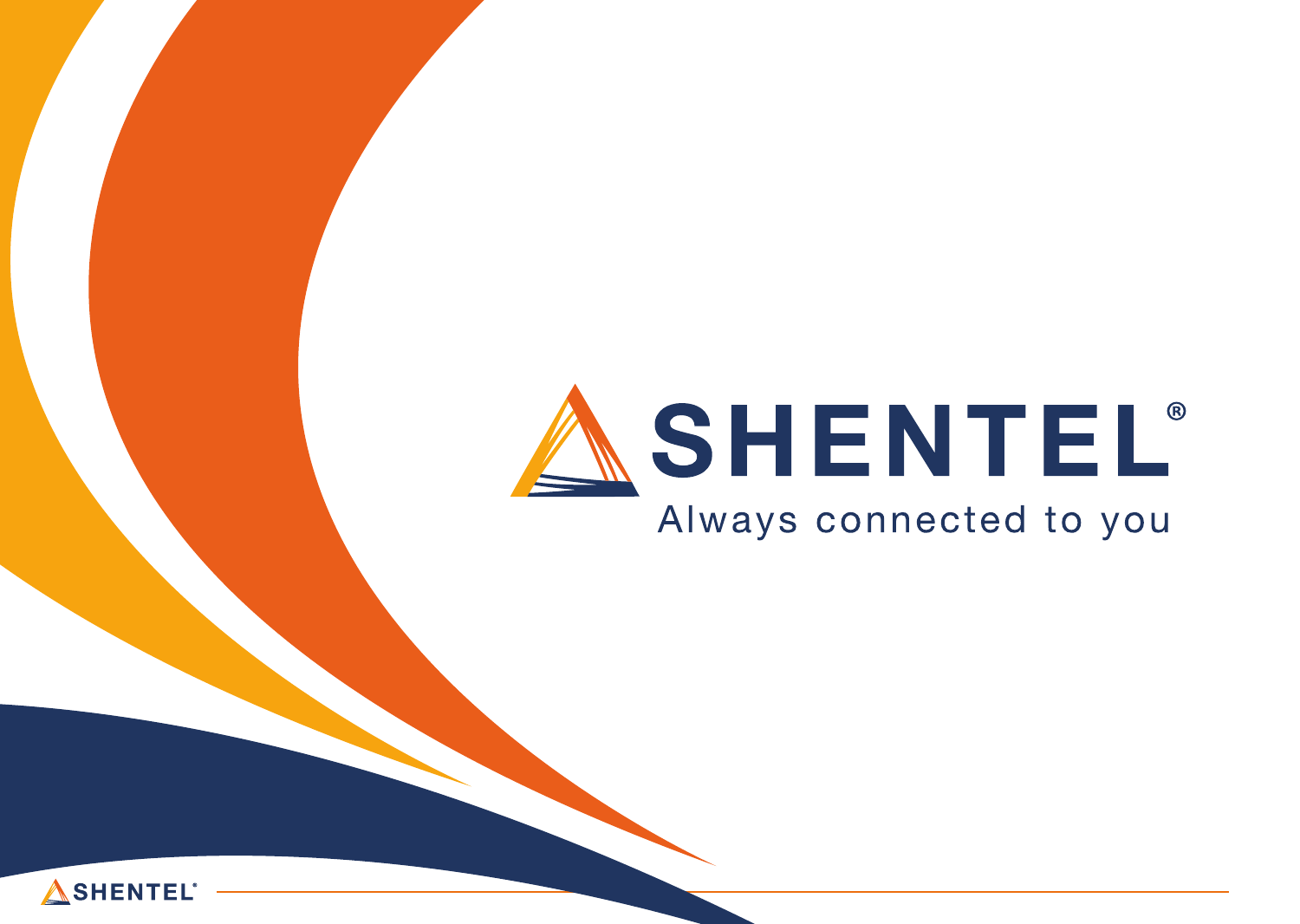



**Serving rural communities for over 119 years focused on delivering broadband, video and voice.**



#### **860 employees | \$241M in revenue | Publically traded on NASDAQ**

#### **Significant resources, delivering speed and efficiency in operations**

- Broadband delivered to over 58,000 new households in the past 12 months
- Extensive existing network
- Speed to market
- Cost efficiency
- Local community investment & partnership
- Over 7,000 miles of fiber

#### **SHENTEL**

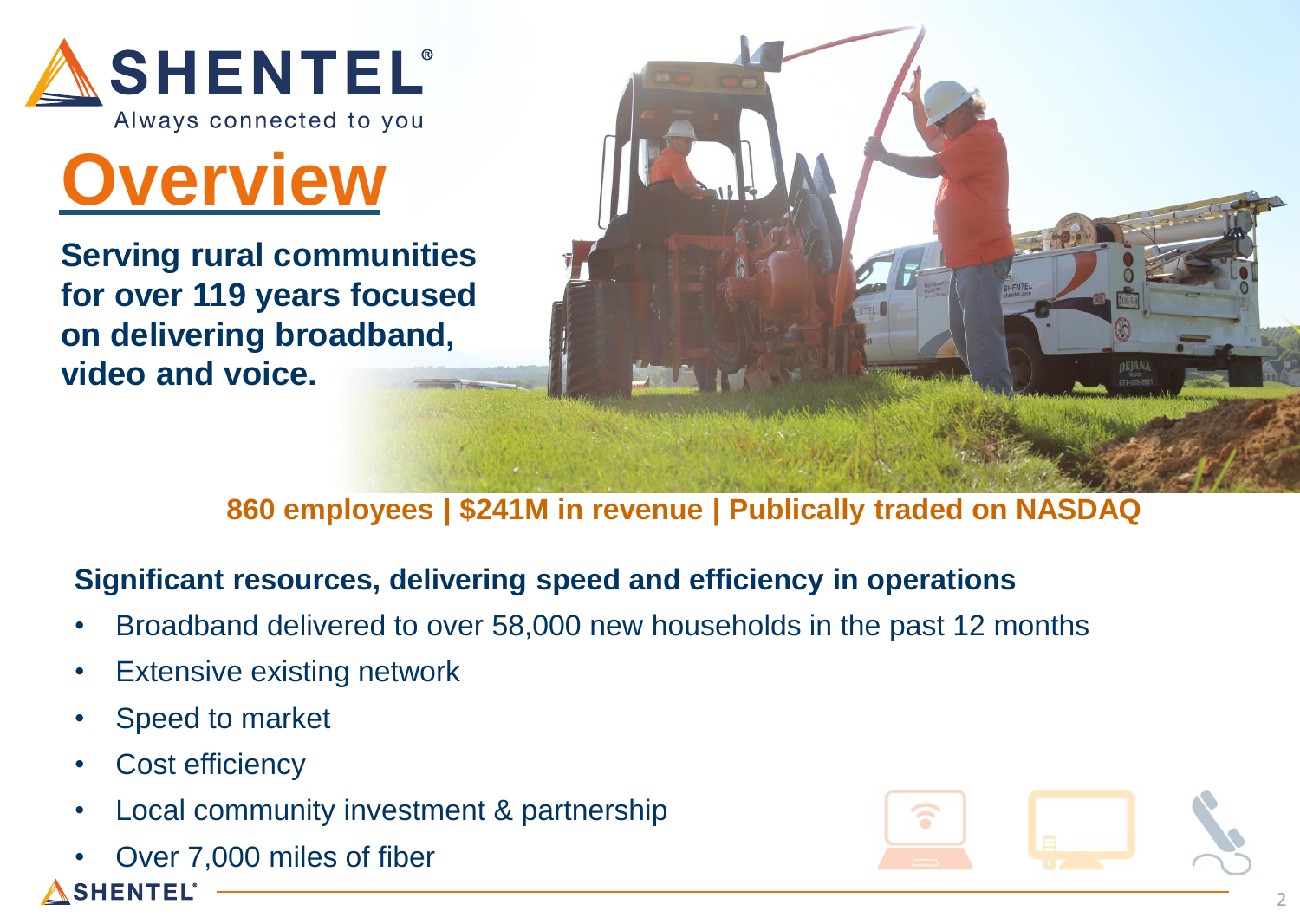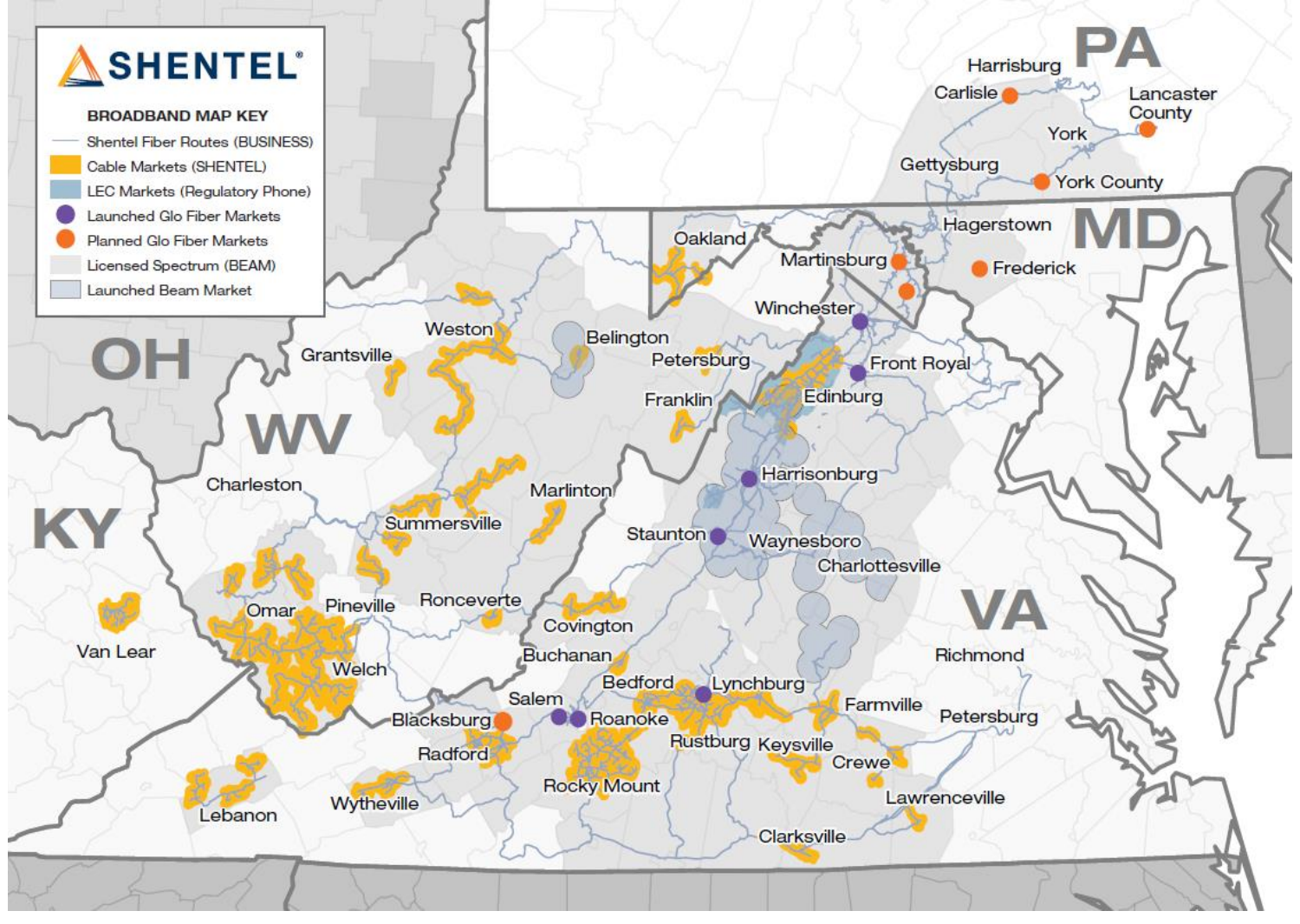# **Grant Funding Overview**

### Bridging the Digital Divide

- Affordability
- **Accessibility**

### Virginia Telecommunications Initiative (VATI)

- Department of Housing and Community Development (DHCD)
- Broadband infrastructure grant program
- Announced \$700M through 2024
- Goal of functional universal coverage
	- Broadband: 25/3 (100/20 scalable to 100/100 for ARPA funding)
	- Technology Agnostic
	- Cost efficiency

### Federal Infrastructure Bill in progress (\$65B for broadband)

• Additional funding opportunities on the horizon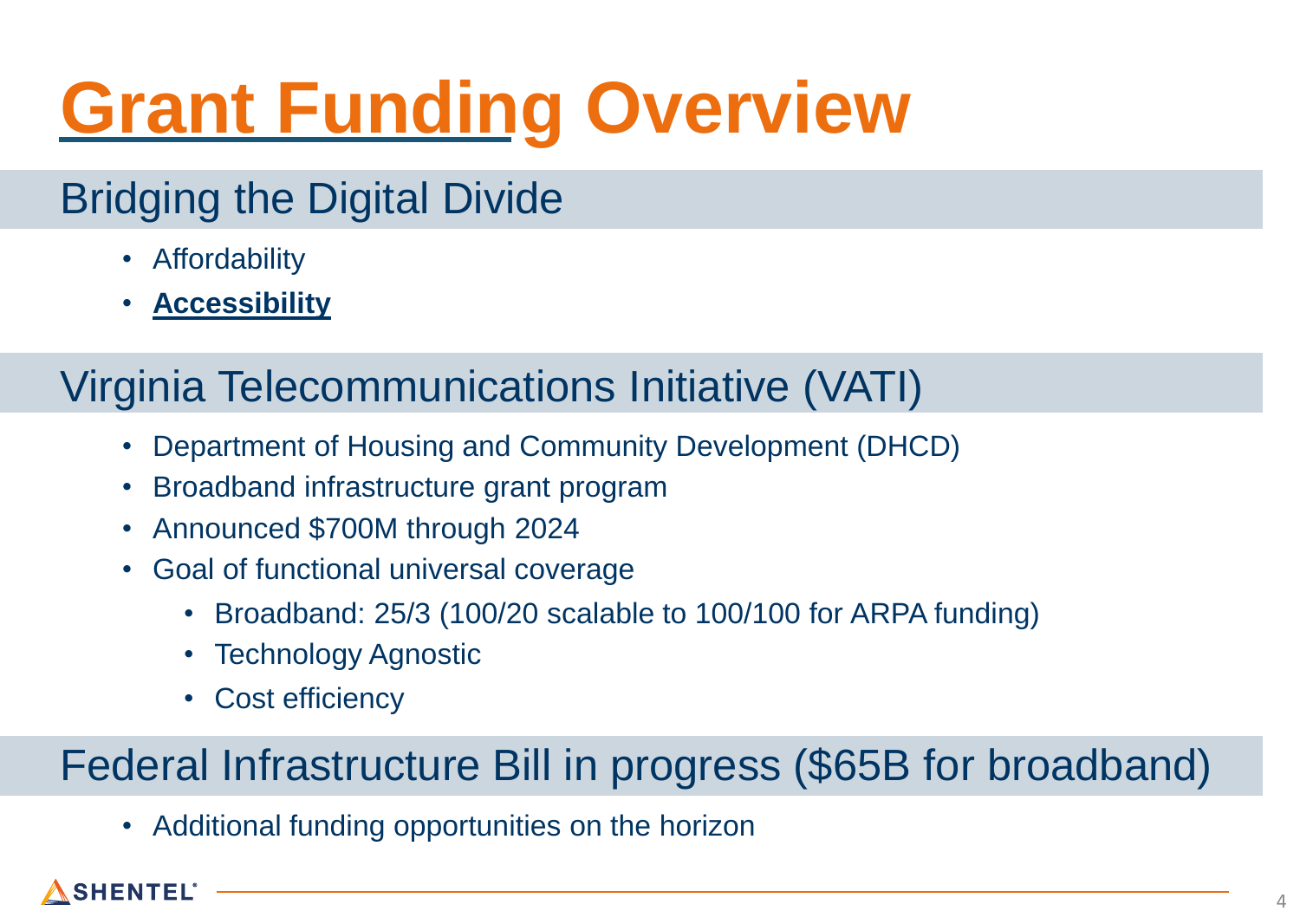# **Proposed VATI Plan**

**Eliminate the Digital Divide in by delivering an advanced, cost-effective, and scalable solutions.**

| <b>July 27</b> | Submit Letter of Intent by July 27th deadline (DHCD clarification)                            |
|----------------|-----------------------------------------------------------------------------------------------|
| Jul - Aug      | Collaboratively work with Counties and DHCD to refine<br>plans                                |
| Sept 14        | Submit final, detailed plan and application to DHCD by<br>September 14 <sup>th</sup> deadline |
| <b>Dec 31</b>  | VATI Project award by 12/31/2021 – Enter into contract in<br>Q1 2022                          |
| 2023           | VATI project timeline is 18 months                                                            |
|                |                                                                                               |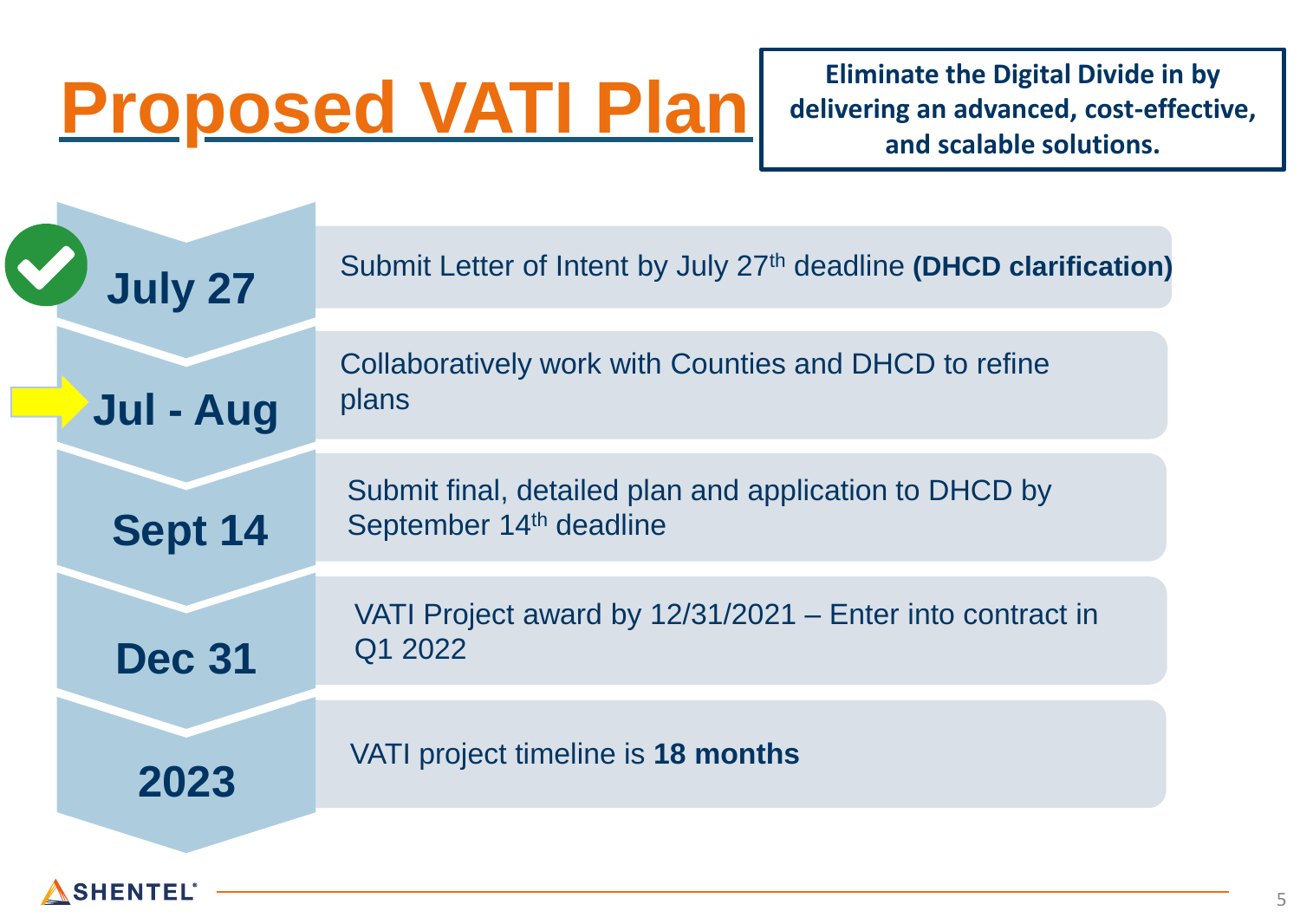# **Proposed VATI Plan**

Available solutions that deliver universal coverage

- Full Fiber-to-the-Home network
	- High cost
	- Longer lead time
- Hybrid Fiber/Fixed Wireless small cell network
	- Fiber dense network
	- Licensed wireless for long drops
	- Cost effective
	- Speed to market
	- Upgradable

**SHENTEL** 

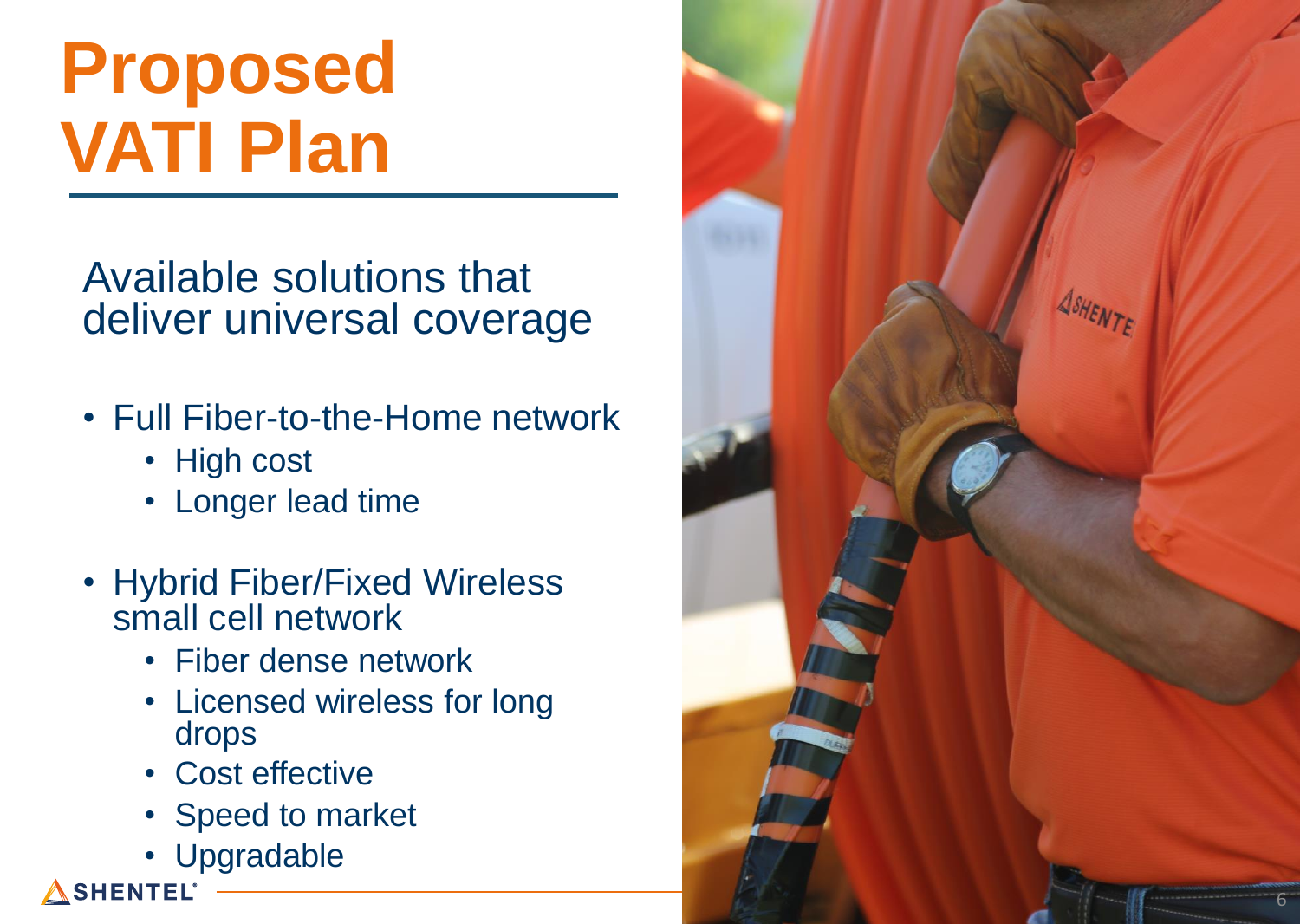## **Universal Broadband Proposal**

### **Hybrid Solution**

### **FTTH Solution**

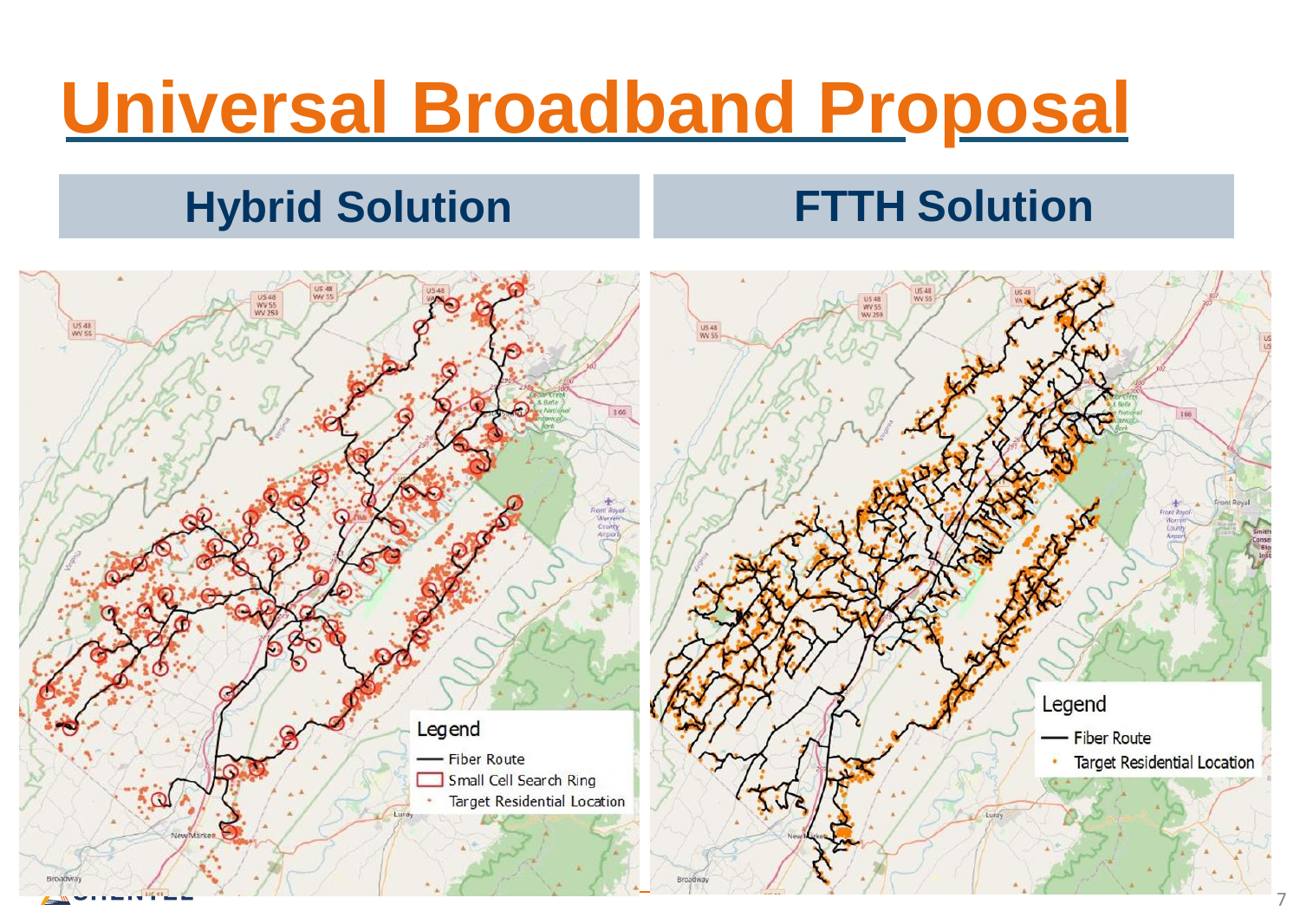## **Lessons Learned (and learning)**

- RFP's are very helpful (but take time)
	- Vet the existing "ecosystem" (innovative ideas, due diligence on providers, proven track record)
	- County engagement (areas of focus, understand risks, timelines, high level cost estimates)
	- There will be delays, and failures (labor/supply shortages, over commitments, start-up challenges)
- Determine if a regional approach is appropriate, and which "partners" create the best solution in your area
	- Define project management team/leadership
	- Partnerships can include power companies (counties should provide direction), and other community stakeholders (schools, United Way, Economic Development groups)
		- Dominion/AEP, SVEC all have active "utility leverage" programs, and will work with Shentel or other ISPs
- Identify all available grants (federal/state), or other funding sources that are appropriate *<u>ASHENTEL</u>*